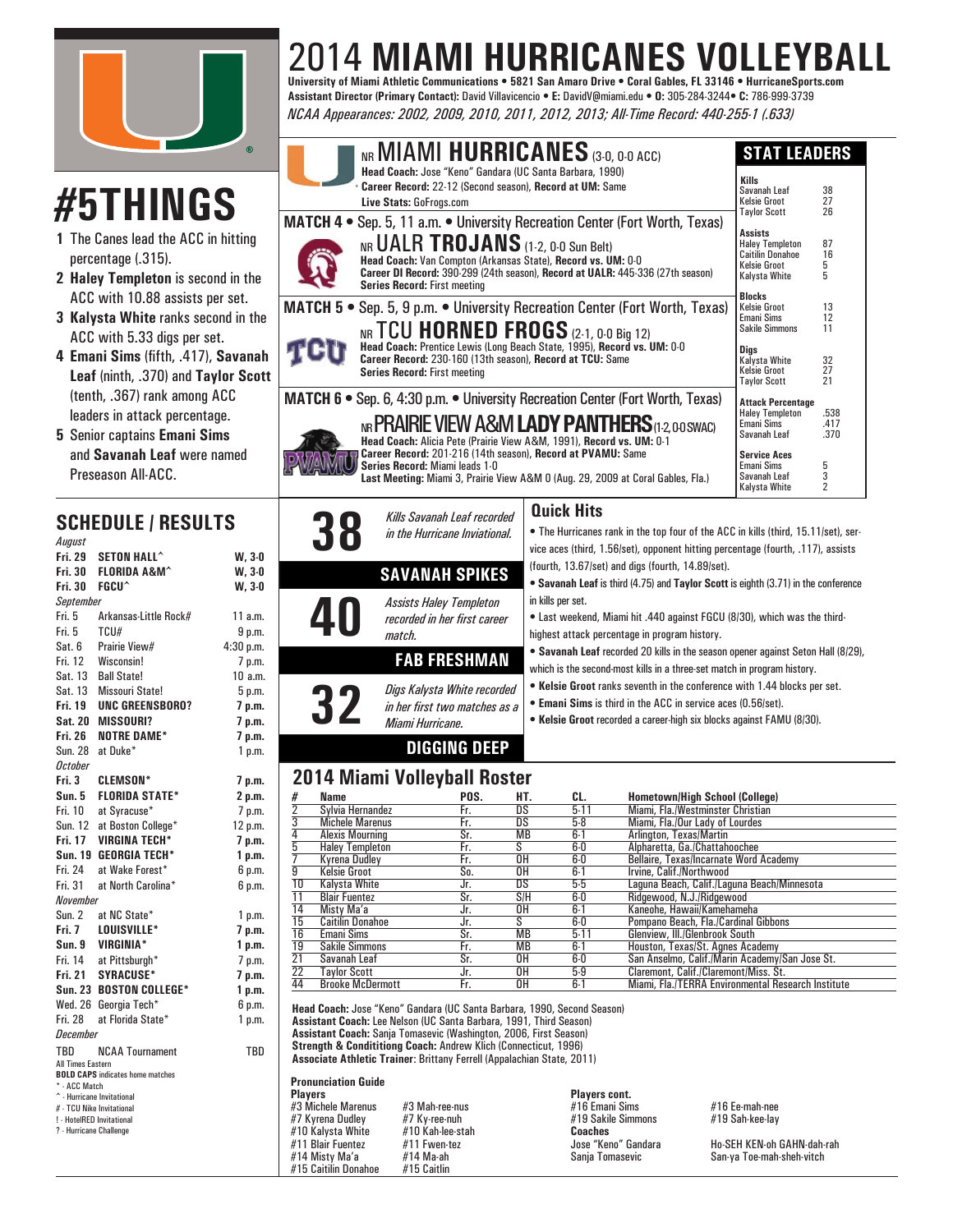## **2014 Photo Roster**



**15 Caitlin Donahoe** Jr. | S | 6-0 Pompano Beach, Fla. Cardinal Gibbons



**Kyrena Dudley** Fr. | OH | 6-0 Bellaire, Texas Incarnate Word



**11 Blair Fuentez** Sr. | S/H | 6-0 Ridgewood, N.J. Ridgewood



**9 Kelsie Groot** So. | OH | 6-1 Irvine, Calif. Northwood



**2 Sylvia Hernandez** Fr. | DS | 5-11 Miami, Fla. Westminster Christian



**21 Savanah Leaf** Sr. | OH | 6-0 San Anselmo, Calif. Marin Academy/San Jose St.



**22 Taylor Scott** Jr. | OH | 5-9 Claremont, Calif. Claremont/Miss. St.



**14 Misty Ma'a** So. | OH | 6-1 Kaneohe, Hawaii Kamehameha



**19 Sakile Simmons** Fr. | MB | 6-1 Houston, Texas St. Agnes Academy



**Jose "Keno" Gandara** Head Coach

**3 Michele Marenus** Fr. | DS | 5-8 Miami, Fla. Our Lady of Lourdes



**16 Emani Sims** Sr. | MB | 5-11 Glenview, Ill. Glenbrook South



**Lee Nelson** Assistant Coach



**44 Brooke McDermott** Fr. | OH | 6-1 Miami, Fla. **TFRRA** 



**5 Haley Templeton** Fr. | S | 6-0 Alpharetta, Ga. Chattahoochee



**Sanja Tomasevic** Assistant Coach



**4 Alexis Mourning**

 $\blacksquare$ 



**10 Kalysta White** Jr. | DS | 5-5 Laguna Beach, Calif. Laguna Beach/Minnesota